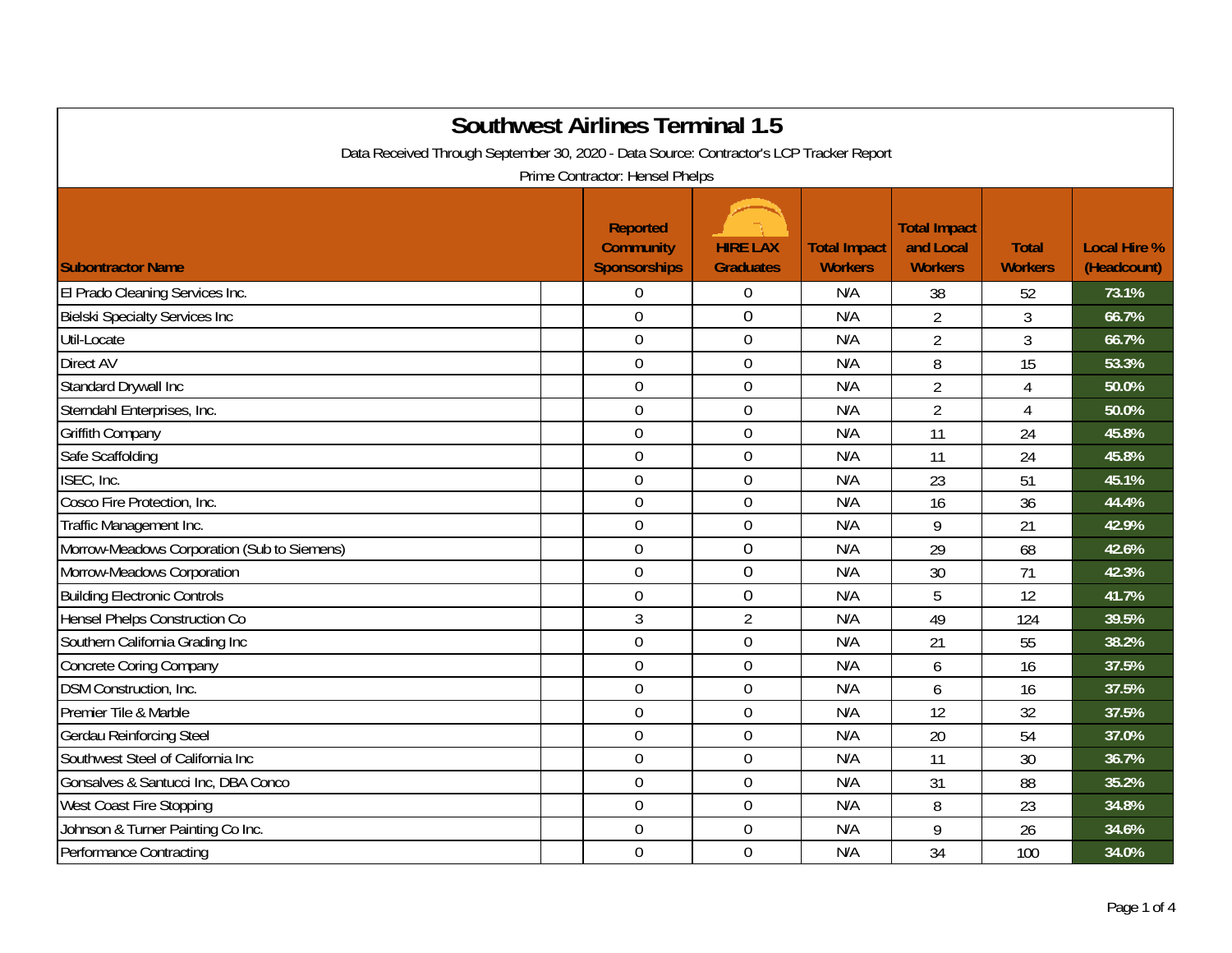| <b>Southwest Airlines Terminal 1.5</b><br>Data Received Through September 30, 2020 - Data Source: Contractor's LCP Tracker Report<br>Prime Contractor: Hensel Phelps |                                                     |                                     |                                       |                                                    |                                |                                    |  |
|----------------------------------------------------------------------------------------------------------------------------------------------------------------------|-----------------------------------------------------|-------------------------------------|---------------------------------------|----------------------------------------------------|--------------------------------|------------------------------------|--|
| <b>Subontractor Name</b>                                                                                                                                             | <b>Reported</b><br><b>Community</b><br>Sponsorships | <b>HIRE LAX</b><br><b>Graduates</b> | <b>Total Impact</b><br><b>Workers</b> | <b>Total Impact</b><br>and Local<br><b>Workers</b> | <b>Total</b><br><b>Workers</b> | <b>Local Hire %</b><br>(Headcount) |  |
| <b>GGG Demolition</b>                                                                                                                                                | $\overline{0}$                                      | $\mathbf 0$                         | N/A                                   | 25                                                 | 74                             | 33.8%                              |  |
| Bill Carr Surveys, Inc.                                                                                                                                              | $\overline{0}$                                      | $\mathbf 0$                         | N/A                                   | 1                                                  | 3                              | 33.3%                              |  |
| Rouch Rebar, Inc.                                                                                                                                                    | $\mathbf 0$                                         | $\boldsymbol{0}$                    | N/A                                   | $\overline{2}$                                     | 6                              | 33.3%                              |  |
| Masonry Concepts, Inc                                                                                                                                                | $\mathbf 0$                                         | $\mathbf 0$                         | N/A                                   | 5                                                  | 15                             | 33.3%                              |  |
| Tahlequah Rebar Inc.                                                                                                                                                 | $\overline{0}$                                      | $\mathbf 0$                         | N/A                                   | $\overline{7}$                                     | 21                             | 33.3%                              |  |
| Woodbridge Glass Incorporated                                                                                                                                        |                                                     | $\mathbf{1}$                        | N/A                                   | $\overline{7}$                                     | 21                             | 33.3%                              |  |
| Aldridge Electric, Inc.                                                                                                                                              | $\mathbf 0$                                         | $\boldsymbol{0}$                    | N/A                                   | 10                                                 | 30                             | 33.3%                              |  |
| <b>Birdi &amp; Associates</b>                                                                                                                                        | $\overline{0}$                                      | $\overline{0}$                      | N/A                                   | 9                                                  | 28                             | 32.1%                              |  |
| Infinity Drywall Contracting, Inc.                                                                                                                                   | $\overline{0}$                                      | $\mathbf 0$                         | N/A                                   | 59                                                 | 186                            | 31.7%                              |  |
| R.J. & J. Construction, Inc.                                                                                                                                         | $\mathbf 0$                                         | $\boldsymbol{0}$                    | N/A                                   | 6                                                  | 19                             | 31.6%                              |  |
| Pan-Pacific Mechanical                                                                                                                                               | $\mathbf 0$                                         | $\boldsymbol{0}$                    | N/A                                   | 46                                                 | 147                            | 31.3%                              |  |
| Mike Zarp, Inc.                                                                                                                                                      | $\mathbf 0$                                         | $\boldsymbol{0}$                    | N/A                                   | 5                                                  | 16                             | 31.3%                              |  |
| <b>BrandSafway Services</b>                                                                                                                                          | $\mathbf 0$                                         | $\boldsymbol{0}$                    | N/A                                   | 9                                                  | 29                             | 31.0%                              |  |
| Jordim Int'l Inc                                                                                                                                                     | $\overline{0}$                                      | $\overline{0}$                      | N/A                                   | 12                                                 | 39                             | 30.8%                              |  |
| <b>Shoring Engineers</b>                                                                                                                                             | $\overline{0}$                                      | $\mathbf 0$                         | N/A                                   | 27                                                 | 89                             | 30.3%                              |  |
| A-C Electric Company                                                                                                                                                 | $\mathbf 0$                                         | $\boldsymbol{0}$                    | N/A                                   | 3                                                  | 10                             | 30.0%                              |  |
| Otis Elevator Company                                                                                                                                                | $\mathbf 0$                                         | $\boldsymbol{0}$                    | N/A                                   | 12                                                 | 40                             | 30.0%                              |  |
| <b>SME Steel</b>                                                                                                                                                     | $\mathbf 0$                                         | $\mathbf 0$                         | N/A                                   | 24                                                 | 82                             | 29.3%                              |  |
| Murray Company                                                                                                                                                       | $\overline{0}$                                      | $\overline{0}$                      | N/A                                   | 35                                                 | 122                            | 28.7%                              |  |
| Rebar Engineering Inc.                                                                                                                                               | $\mathbf 0$                                         | $\boldsymbol{0}$                    | N/A                                   | 4                                                  | 14                             | 28.6%                              |  |
| Anning Johnson Company                                                                                                                                               | $\boldsymbol{0}$                                    | $\boldsymbol{0}$                    | N/A                                   | 5                                                  | 18                             | 27.8%                              |  |
| Rosendin Electric                                                                                                                                                    | $\mathbf 0$                                         | $\boldsymbol{0}$                    | N/A                                   | 42                                                 | 153                            | 27.5%                              |  |
| <b>Schindler Elevator Corporation</b>                                                                                                                                | $\mathbf 0$                                         | $\boldsymbol{0}$                    | N/A                                   | $\overline{3}$                                     | 11                             | 27.3%                              |  |
| Saddleback Waterproofing                                                                                                                                             | $\mathbf 0$                                         | $\mathbf 0$                         | N/A                                   | 5                                                  | 19                             | 26.3%                              |  |
| <b>Performance Contracting</b>                                                                                                                                       | $\mathbf 0$                                         | $\boldsymbol{0}$                    | N/A                                   | 24                                                 | 93                             | 25.8%                              |  |
| <b>Elljay Acoustics</b>                                                                                                                                              | $\mathbf 0$                                         | $\mathbf 0$                         | N/A                                   | $\mathbf{1}$                                       | 4                              | 25.0%                              |  |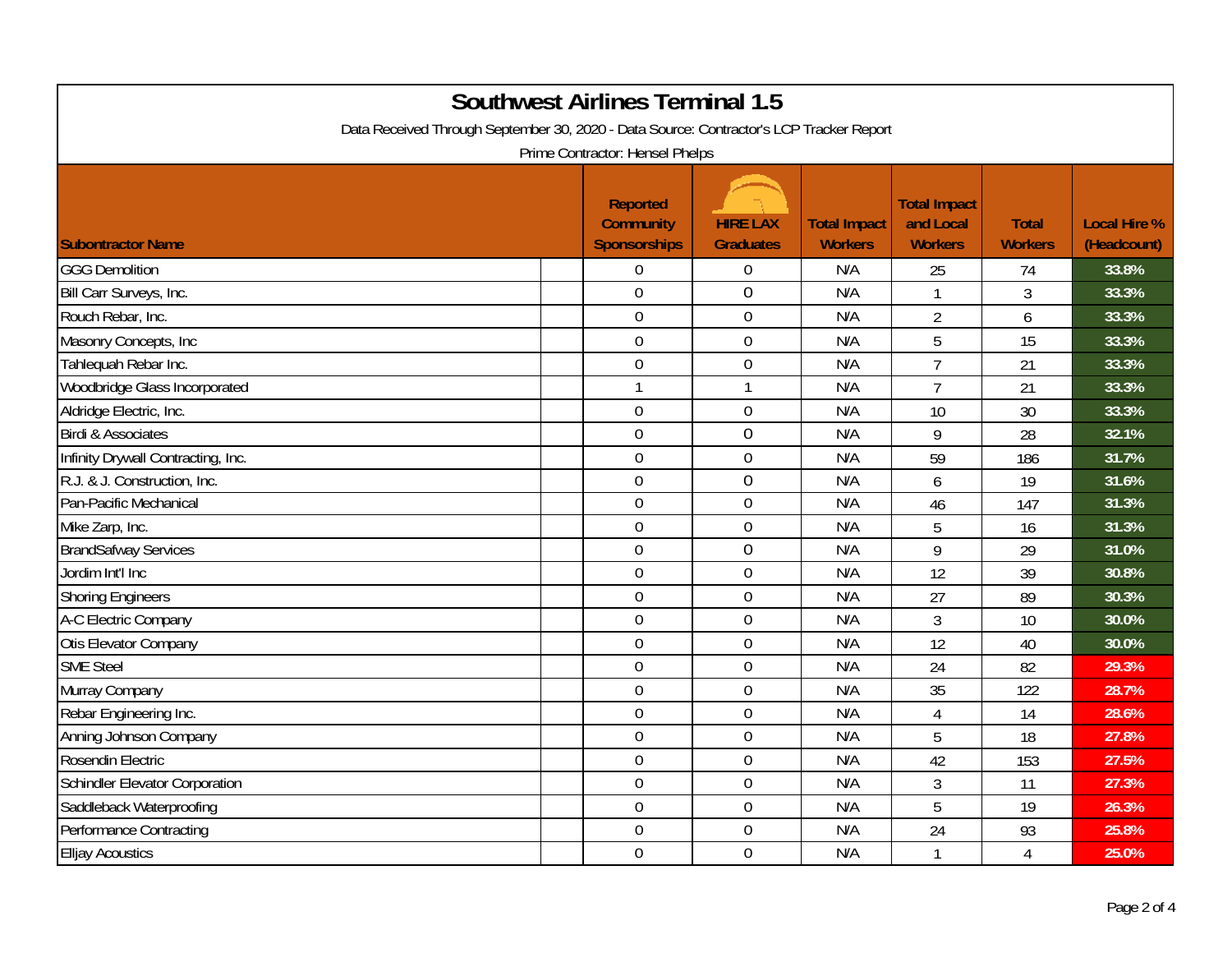| <b>Southwest Airlines Terminal 1.5</b><br>Data Received Through September 30, 2020 - Data Source: Contractor's LCP Tracker Report<br>Prime Contractor: Hensel Phelps |            |                                                            |                                     |                                       |                                                    |                                |                                    |
|----------------------------------------------------------------------------------------------------------------------------------------------------------------------|------------|------------------------------------------------------------|-------------------------------------|---------------------------------------|----------------------------------------------------|--------------------------------|------------------------------------|
| <b>Subontractor Name</b>                                                                                                                                             |            | <b>Reported</b><br><b>Community</b><br><b>Sponsorships</b> | <b>HIRE LAX</b><br><b>Graduates</b> | <b>Total Impact</b><br><b>Workers</b> | <b>Total Impact</b><br>and Local<br><b>Workers</b> | <b>Total</b><br><b>Workers</b> | <b>Local Hire %</b><br>(Headcount) |
| Precision Air Balance Co. Inc.                                                                                                                                       | <b>NEW</b> | $\mathbf 0$                                                | $\overline{0}$                      | N/A                                   | 1                                                  | 4                              | 25.0%                              |
| <b>Comet Electric</b>                                                                                                                                                |            | $\mathbf 0$                                                | $\boldsymbol{0}$                    | N/A                                   | $\overline{2}$                                     | 8                              | 25.0%                              |
| Lawrence W Rosine Co                                                                                                                                                 |            | $\overline{0}$                                             | $\boldsymbol{0}$                    | N/A                                   | $\overline{2}$                                     | 8                              | 25.0%                              |
| <b>RH Contracting Inc</b>                                                                                                                                            |            | $\overline{0}$                                             | $\mathbf 0$                         | N/A                                   | $\overline{2}$                                     | 8                              | 25.0%                              |
| Zolnay Insulation, Inc.                                                                                                                                              |            | $\mathbf 0$                                                | $\mathbf 0$                         | N/A                                   | 6                                                  | 24                             | 25.0%                              |
| Nevell Group, Inc.                                                                                                                                                   |            | $\overline{0}$                                             | $\boldsymbol{0}$                    | N/A                                   | 20                                                 | 82                             | 24.4%                              |
| Commecial Scaffolding of CA                                                                                                                                          |            | $\overline{0}$                                             | $\mathbf 0$                         | N/A                                   | 8                                                  | 33                             | 24.2%                              |
| Courtney Inc                                                                                                                                                         |            | $\mathbf 0$                                                | $\mathbf 0$                         | N/A                                   | 6                                                  | 25                             | 24.0%                              |
| Corradini Corp                                                                                                                                                       |            | $\overline{0}$                                             | $\overline{0}$                      | N/A                                   | 11                                                 | 48                             | 22.9%                              |
| NorCal Pipeline Services, Inc.                                                                                                                                       |            | $\overline{0}$                                             | $\mathbf 0$                         | N/A                                   | 5                                                  | 24                             | 20.8%                              |
| G&G Door Products, Inc.                                                                                                                                              |            | $\mathbf 0$                                                | $\boldsymbol{0}$                    | N/A                                   | $\mathbf{1}$                                       | 5                              | 20.0%                              |
| Versatile Systems Inc.                                                                                                                                               |            | $\mathbf 0$                                                | $\boldsymbol{0}$                    | N/A                                   | $\mathbf{1}$                                       | 5                              | 20.0%                              |
| <b>Coast Building Products</b>                                                                                                                                       |            | $\overline{0}$                                             | $\mathbf 0$                         | N/A                                   | 3                                                  | 19                             | 15.8%                              |
| Western Paving Contractors, Inc.                                                                                                                                     |            | $\overline{0}$                                             | $\mathbf 0$                         | N/A                                   | $\overline{2}$                                     | 13                             | 15.4%                              |
| <b>Badger Daylighting Corp</b>                                                                                                                                       |            | $\mathbf 0$                                                | $\mathbf 0$                         | N/A                                   | $\mathbf{1}$                                       | $\overline{7}$                 | 14.3%                              |
| Centerline Concrete Cutting                                                                                                                                          |            | $\mathbf 0$                                                | $\overline{0}$                      | N/A                                   | $\mathbf{1}$                                       | $\overline{7}$                 | 14.3%                              |
| Murrco Construction, Inc.                                                                                                                                            |            | $\overline{0}$                                             | $\overline{0}$                      | N/A                                   | 1                                                  | 8                              | 12.5%                              |
| Underground Construction Co Inc                                                                                                                                      |            | $\mathbf 0$                                                | $\mathbf 0$                         | N/A                                   | $\overline{2}$                                     | 19                             | 10.5%                              |
| Mr. Crane, Inc.                                                                                                                                                      |            | $\overline{0}$                                             | $\mathbf 0$                         | N/A                                   | 4                                                  | 60                             | 6.7%                               |
| <b>B&amp;M Equipment Rental, LLC</b>                                                                                                                                 | <b>NEW</b> | $\mathbf 0$                                                | $\mathbf 0$                         | N/A                                   | $\overline{0}$                                     | 1                              | 0.0%                               |
| Centerline Concrete Cutting (Cosco)                                                                                                                                  |            | $\mathbf 0$                                                | $\boldsymbol{0}$                    | N/A                                   | $\overline{0}$                                     | $\mathbf{1}$                   | 0.0%                               |
| Davidson Concrete Cutting, Inc.                                                                                                                                      |            | $\overline{0}$                                             | $\mathbf 0$                         | N/A                                   | $\overline{0}$                                     | $\mathbf{1}$                   | 0.0%                               |
| <b>Ground Penetrating Radar Systems, LLC</b>                                                                                                                         | <b>NEW</b> | $\mathbf 0$                                                | $\overline{0}$                      | N/A                                   | $\overline{0}$                                     | $\mathbf{1}$                   | 0.0%                               |
| Concrete Coring Company (sub to Griffith)                                                                                                                            |            | $\overline{0}$                                             | $\mathbf 0$                         | N/A                                   | $\overline{0}$                                     | $\overline{2}$                 | 0.0%                               |
| <b>SKYCON Inc.</b>                                                                                                                                                   | <b>NEW</b> | $\overline{0}$                                             | $\mathbf 0$                         | N/A                                   | $\overline{0}$                                     | $\overline{2}$                 | 0.0%                               |
| WMB & Associates, Inc.                                                                                                                                               |            | $\overline{0}$                                             | $\mathbf 0$                         | N/A                                   | $\overline{0}$                                     | $\overline{2}$                 | 0.0%                               |